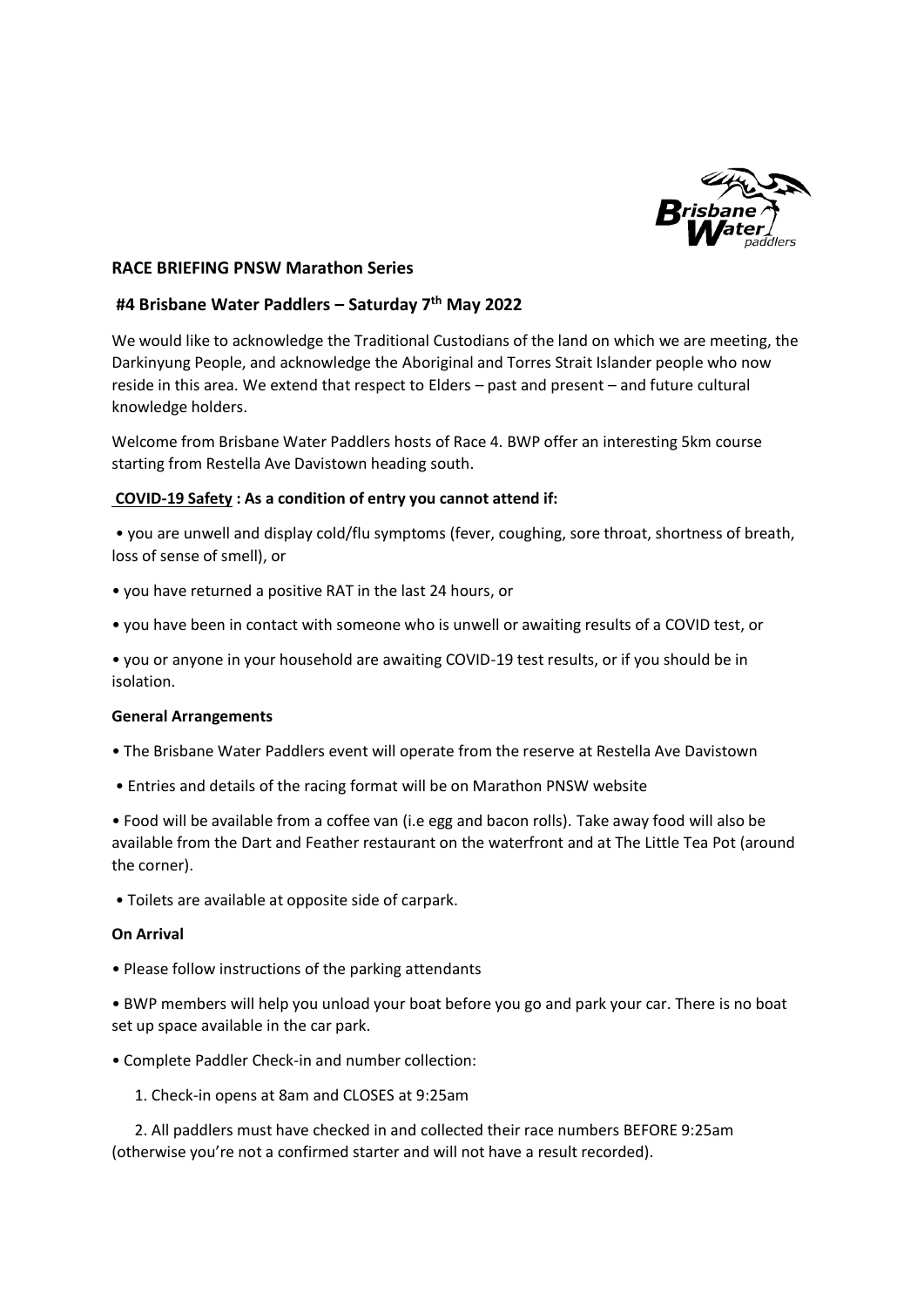# **Race Safety**

- 1. Lifejackets are compulsory for this event and a condition of the Aquatic License
- 2. All competitors are to render assistance for paddlers in difficulty
- 3. Three safety boats: one at each end, at the turns, and one in the middle of the course.

4. If assistance is required – wave paddle/hand in air – attract attention of safety boats and other paddlers.

5. The waterway is not closed to other boat traffic. Light traffic might be expected. The Ferry has right of way **YOU MUST ADJUST YOUR COURSE IF NECESSARY**. Follow Maritime rules.

# **The Course**

- 5km laps
- Course below
- 2 black and white chequered buoys denote start/finish line.
- RMS navigation markers do form part of the course. Except one which is marked on the map.
- Keep the Pink PNSW buoys on your RIGHT.
- Three yellow PNSW buoys at the turns. ALL YELLOW buoys are to kept on your LEFT

• The portage is on the area near the start/finish line. When re-entering the water keep the yellow and black plastic buoy right to re-entry the course.

- 1. 20km paddlers complete 4 x 5km laps
- 2. 15km paddlers complete 3 x 5km laps
- 3. 10km paddlers complete 2 x 5km laps
- 4. 5km paddlers complete 1 x 5km lap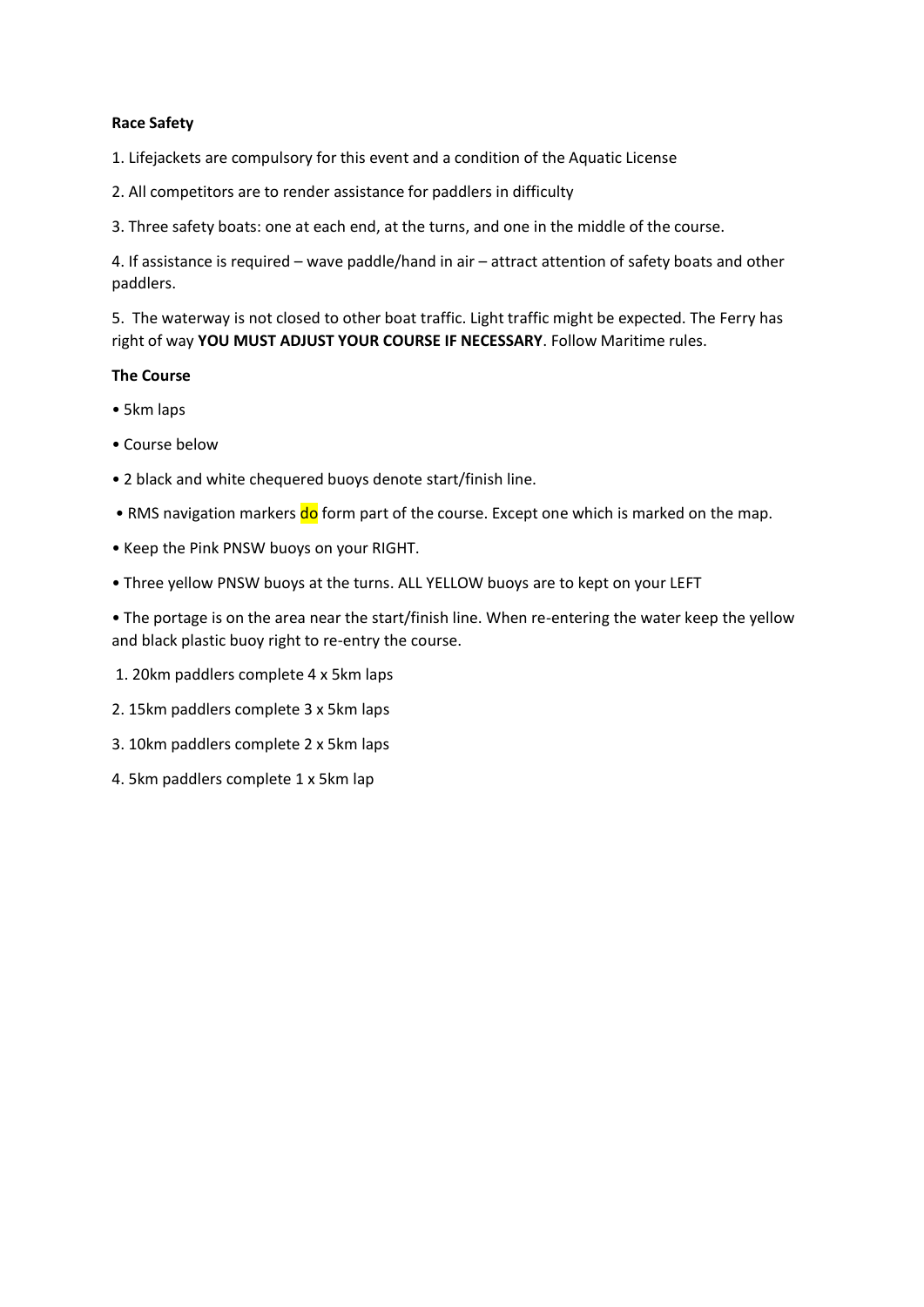